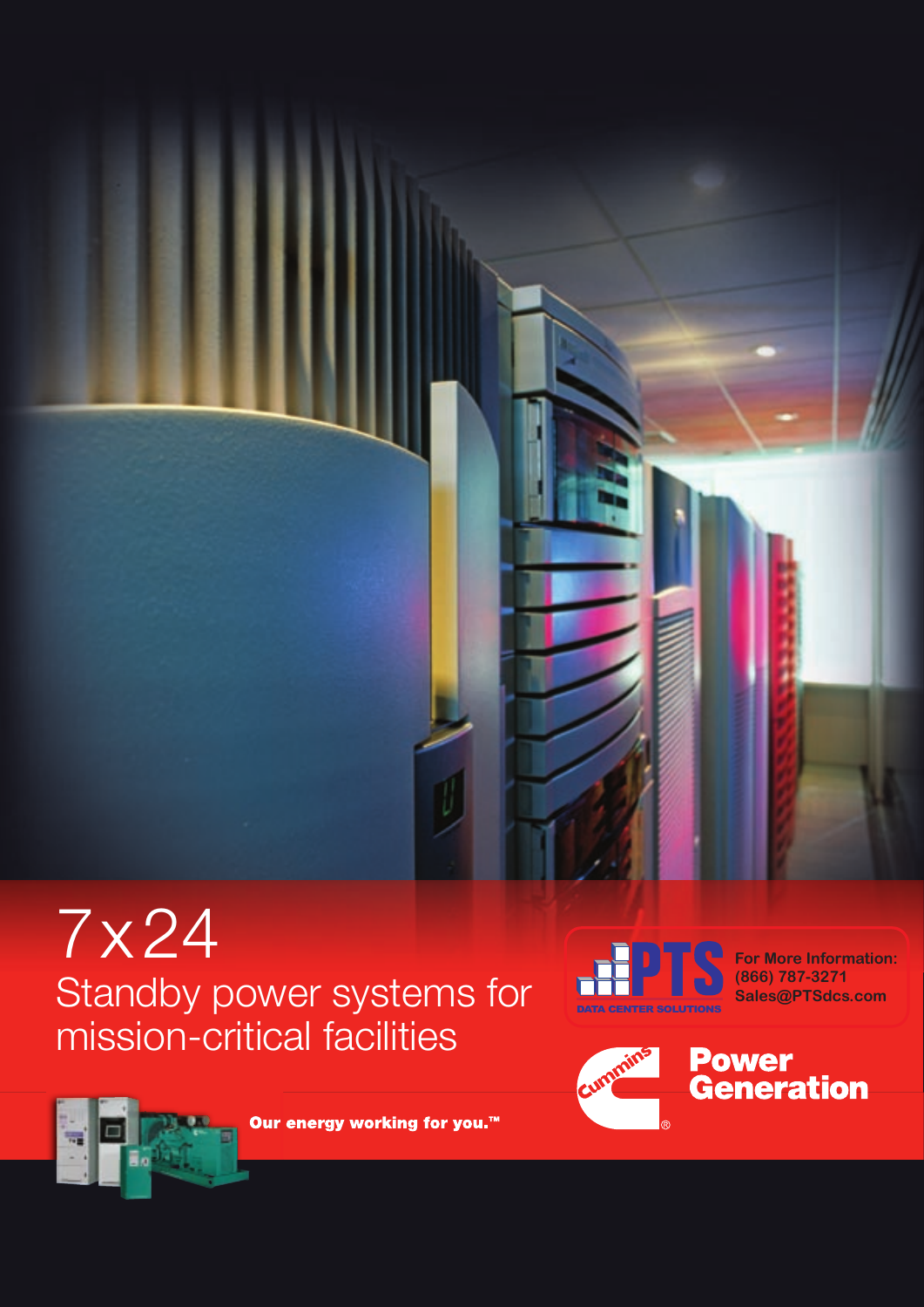# **Assurance**

No matter how many "9s" of reliability you need, PowerCommand® power systems give you 24/7 assurance of uninterrupted power.

# Our promise

One word describes what you require from your on-site power system: *reliability.* Reliability is a result of expertise in system design — applying advanced technologies across the entire power system to efficiently support your expanding IT infrastructure, communications and critical-needs electronics today and in the future. Reliability comes from our local distributors and factory support team working together 24/7 on your behalf. Cummins Power Generation Inc. is uniquely positioned to deliver the reliability you demand for your mission-critical facility.

# System design expertise

Cummins Power Generation started the digital revolution in power systems over 10 years ago with the first distributed logic power system designs. Rather than the master/slave configurations still provided by some suppliers with more traditional designs, PowerCommand systems allow each major

system component to operate autonomously in the event of system component failures, so a single failure is unlikely to cause a larger system failure. Paralleling systems can be as simple as a generator and transfer switch — when you're working with PowerCommand. Distributed logic and design simplicity mean reliability and serviceability in the long run for your facilities, and that leads to peace of mind for you.

# Advanced technology

In an industry that depends on advanced technologies for almost every facet of its business, it is critical to apply the same technologies to its power systems. Cummins Power Generation always carefully applies the latest technologies and utilizes NFPA110-style prototype testing to assure the highest reliability in system design. Prototype-tested, dedicated-purpose, microprocessor-based controls allow comprehensive application of failure-mode-effects analysis. This also provides consistency in design that results in reliability, while providing the capability and flexibility needed for unique facilities.

# Dedicated support team

PowerCommand systems are supported by one of the largest service and support organizations in the world — over 5,000 sales and service centers in 160 countries. Cummins Power Generation distributors deliver single-source warranty, planned maintenance and round-the-clock emergency service with technicians continuously trained and certified in paralleling power system design. Our planned maintenance program, staffed by factory-certified technicians, not only increases your system reliability and maintains your factory warranty coverage; it also gives you the flexibility to tailor the program to your specific needs. You can count on Cummins Power Generation for expert local service, planned maintenance, troubleshooting, quality parts and comprehensive power systems support.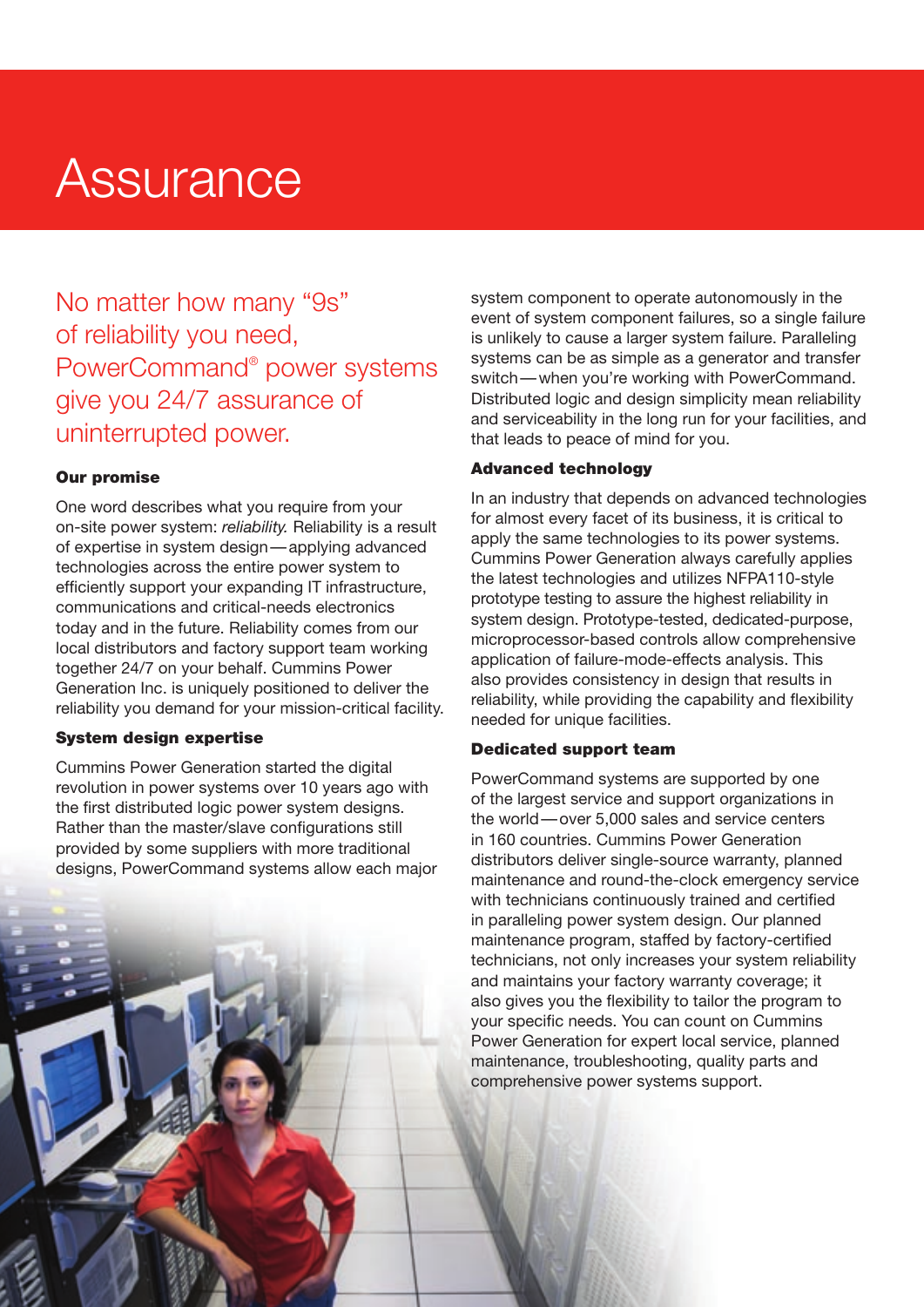# One company — your solution

When you choose PowerCommand power systems, you get a thoroughly tested, proven design — not a custom design with custom problems.

## Seamless on-site power

Every component of the power system we design for you — generator sets, digital paralleling equipment, automatic transfer switches and monitoring systems — is designed by Cummins Power Generation to work together seamlessly.

Advanced technologies — carefully applied consistently supported. That's the Power of One™.

## Reliability and responsiveness

That's what you can expect from Cummins Power Generation. Our solution to your mission-critical application is brought to you by people you can trust: the people of Cummins Power Generation.

*Put our energy to work for you.*



#### Designed for 7x24 reliability

The PowerCommand system features fault-tolerant, distributed logic design that enhances system reliability and eliminates single points of failure.

> For more information on designing and installing your next mission-critical project, contact your local Cummins Power Generation distributor or visit www.cumminspower.com